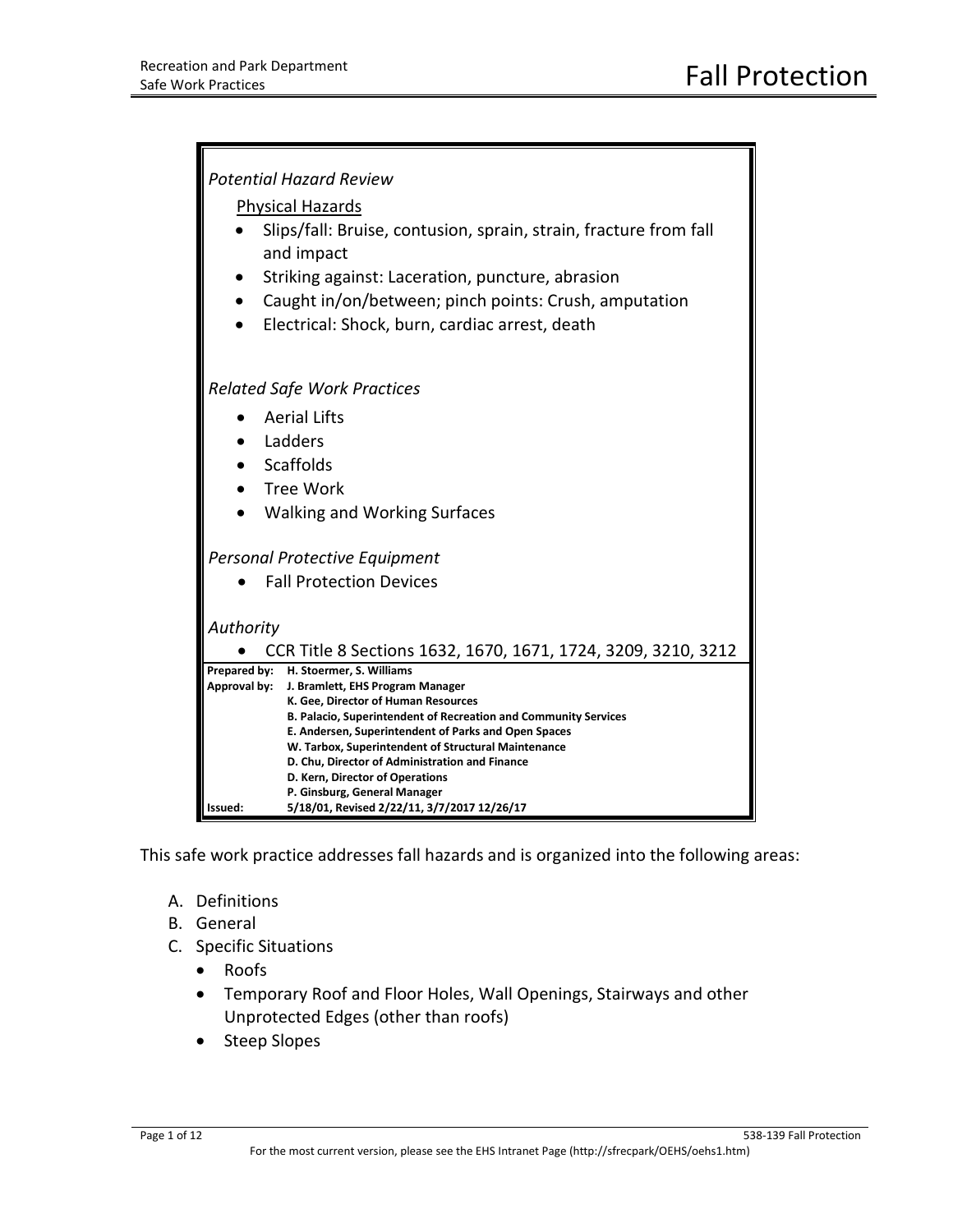This SWP is dedicated to helping you avoid an injury or illness from known hazards. You are advised to follow these recommendations, read and follow this SWP and any related SWPs, complete any required or recommended training, and to obtain advice from a Qualified Person if you have any questions.

All tasks require that you:

- Use the equipment in accordance with the guidelines set forth by the manufacturer. This includes following all signs and labels, and reviewing any manufacturer's operating manuals.
	- $\circ$  If the instructions provided in the operating manual conflict with this SWP, then follow the instructions in the manual. The manufacturer's instructions prevail over this SWP.
- Review the safety data sheets (SDSs) for each chemical.
- Be trained on this SWP and those listed above as related. Training on SWPs must be completed before initial assignment. It is also recommended that you complete refresher training every two years.

## **A. Definitions**

- 1. The following definitions are essential to understanding this Safe Work Practice:
	- a. Authorized Person. A person assigned to perform duties at a location where the person will be exposed to a fall hazard.
	- b. Authorized Rescuer: A person assigned to perform or assist in workplace rescues, who through experience and training have a working knowledge of and experience in the section, use, storage and care of all equipment necessary to perform a rescue.
	- c. Competent Person. One who is capable of identifying existing and predictable hazards in the surroundings or working conditions which are unsanitary, hazardous, or dangerous to employees and who has authorization to take prompt corrective measures to eliminate those hazards.
		- i. A Competent Person must have an additional 16 hours (2 days) of training.
	- b. Competent Rescuer: A person who can anticipate the foreseeable potential for planned rescue and develop rescue procedures and methods accordingly before authorized persons start their workplace activities at heights. A competent rescuer shall have a working knowledge through experience and training of current fall protection and planned rescue regulations, standards, equipment and systems.
	- d. Qualified Person. A person designated by the employer who by reason of training, experience or instruction has demonstrated the ability to safely perform all assigned duties and, when required, is properly licensed in accordance with federal, state, or local laws and regulations.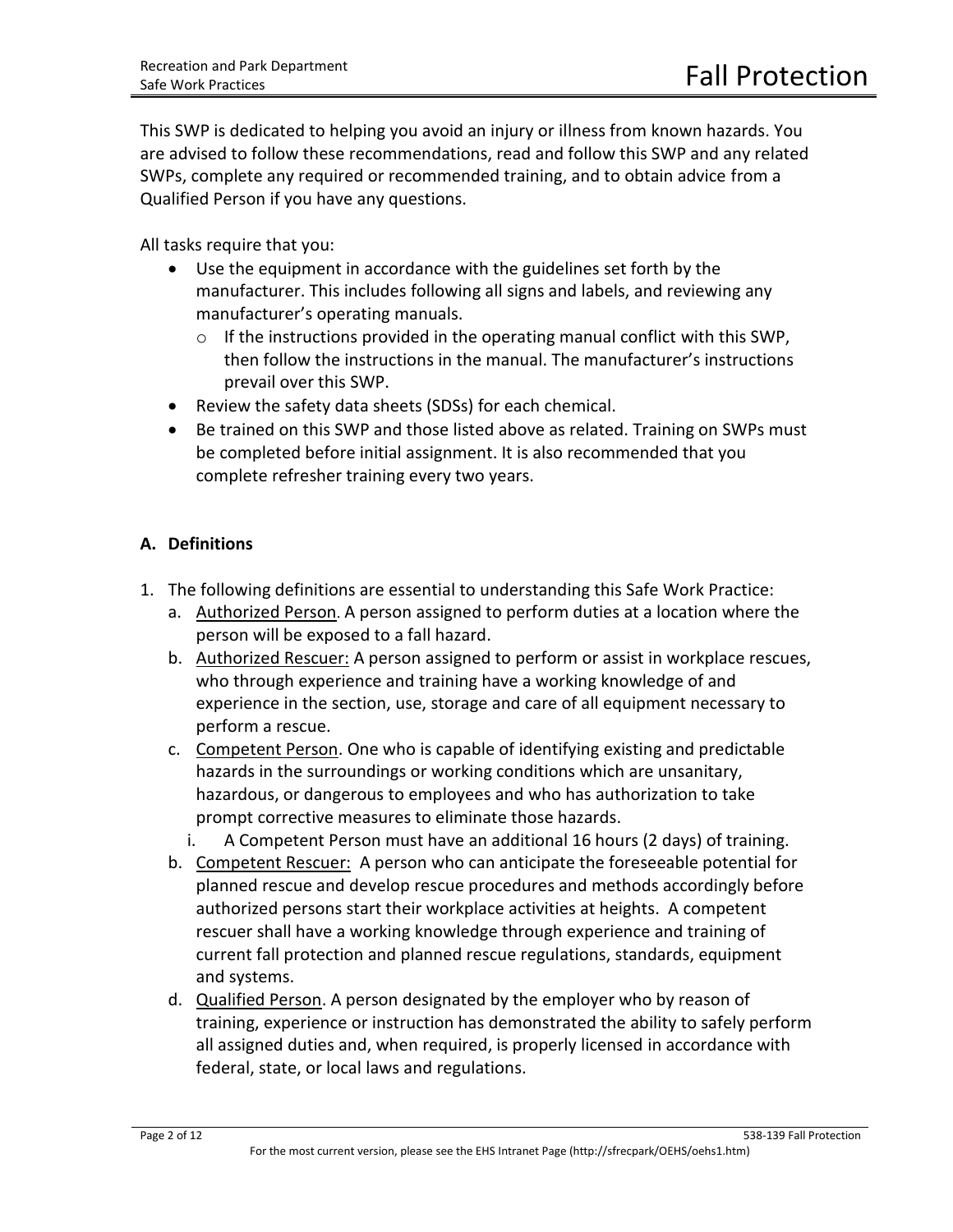- i. The Qualified Person shall be responsible for supporting the fall protection program. Areas of expertise may include system design, horizontal lifeline design, structural analysis, calculation of impact forces and clearances, testing, anchorage certification, methods of control, equipment selection, and compliance with applicable regulations and standards.
- ii. The Qualified Person shall be knowledgeable of applicable fall protection regulations, standards, equipment and systems, physical sciences, engineering principles, and mandatory requirements for fall protection equipment and systems used by their employer.
- iii. The Qualified Person shall supervise the design, selection, installation, and inspection of certified anchorages and horizontal lifelines.
- iv. The Qualified Person must have an additional 40 hours (5 days) of training.

# **B. General**

- 2. All employees engaged in fall protection will be trained and have the knowledge to:
	- a. Recognize the fall hazards at their job sites.
	- b. Understand the hazards associated with working near fall hazards.
	- c. Work safely in hazardous area by utilizing appropriate fall protection measures.
	- d. Understand and follow all components of this fall protection SWP.
	- e. Identify and understand regulations that pertain to fall protection.
- 3. A Competent Person at minimum shall supervise any employee working at 6 feet or higher.
- 4. A Fall Hazard Assessment shall be prepared for each fall hazard to which an Authorized Person may be exposed.
	- a. It shall identify one or more methods to eliminate or control each identified fall hazard.
	- b. The limitations on use of the system when designing, selecting, and certifying a fall arrest anchorage shall be included, as determined by a Qualified Person.
	- c. It shall be conducted by a Competent Person or a Qualified Person who is familiar with, and has access to, information about local work processes, environment, policy and best industry practices, and who collects input from the actual work team familiar with their workplace activities.
- 5. Use the hierarchy of fall protection as the preferred order of control to eliminate or reduce fall hazards (in order of most to least preferred):
	- a. Eliminate the hazard. This is the preferred solution. Change in the procedure, practice, location or equipment may eliminate the hazard. This include designs which eliminate fall hazards.
	- b. Passive fall protection. This prevents a fall in the first place, and is usually accomplished via guardrails.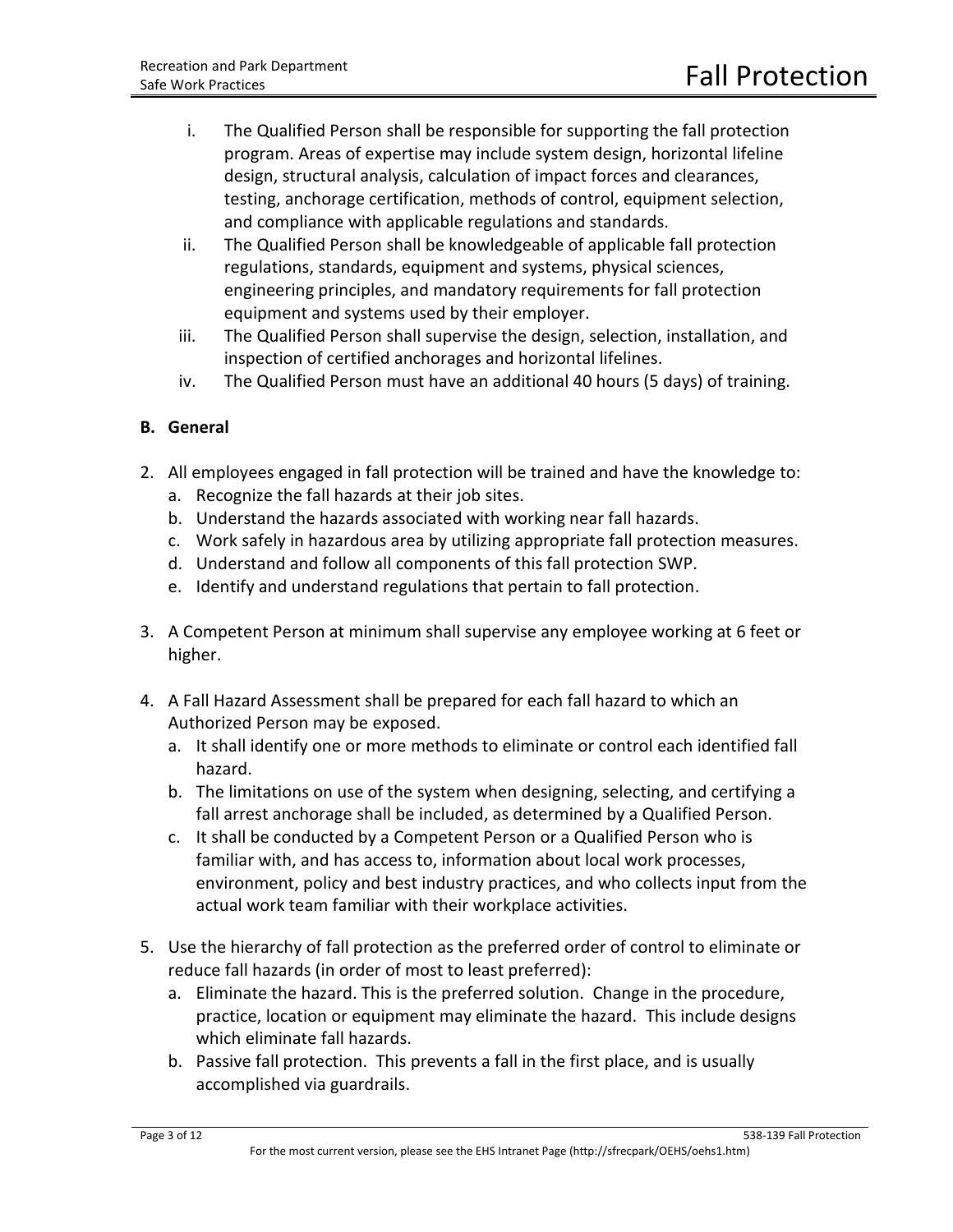- c. Fall restraint. These are systems that prevent a fall and use PPE to restrict the worker's range of movement so they cannot physically travel to the fall hazard.
- d. Fall arrest. These systems allow a fall to occur, but the fall is arrested within acceptable force and clearance distances.
- 6. Employees shall be required to use Cal-OSHA approved fall arrest systems as follows:
	- a. When work is performed from the perimeter of a structure or through shaftways and openings exceeding 6 feet above the ground, water surface or floor level below;
	- b. When work is performed on sloped roof surfaces steeper than 7:12 or other sloped surfaces steeper than 40 degrees;
	- c. When work is performed from thrustouts or similar locations, such as trusses, beams, purlins or plates of 4-inch nominal width (or greater) at elevations exceeding 15 feet above the ground, water surface or floor level below; and
	- d. Where temporary guardrail protection is impracticable.
- 7. Fall protection equipment must be:
	- a. ANSI compliant and meet ANSI performance requirements.
	- b. Inspected at the beginning of each shift. It shall also be conducted twice per year by a Competent Person. It is recommended that the inspection be documented. It shall be inspected for:
		- i. Absence or illegibility of markings.
		- ii. Absence of any elements affecting the equipment form, fit or function.
	- iii. Evidence of defects in or damage to hardware elements including cracks, sharp edges, deformation, corrosion, chemical attack, excessive heating, alteration and excessive wear.
	- iv. Evidence of defects in or damage to straps or ropes including fraying, unsplicing, unlaying, kinking, knotting, roping, broken or pulled stitches, excessive elongation, chemical attack, excessive soiling, abrasion, alteration, needed or excessive lubrication, excessive again and excessive wear.
	- v. Alteration, absence of parts, or evidence of defects in, damage to or improper function of mechanical devices and connectors.
	- c. Maintained and stored in accordance with the manufacturer's instructions:
		- i. Unique issues shall be addressed with the manufacturer.
		- ii. Equipment shall be stored in a manner as to preclude damage from environmental factors such as heat, light, excessive moisture, oil, chemicals and their vapors, or other degrading elements.
- 8. When inspection reveals defects in, damage to, or inadequate maintenance of equipment, the equipment shall be permanently removed from service or undergo adequate corrective maintenance before return to service.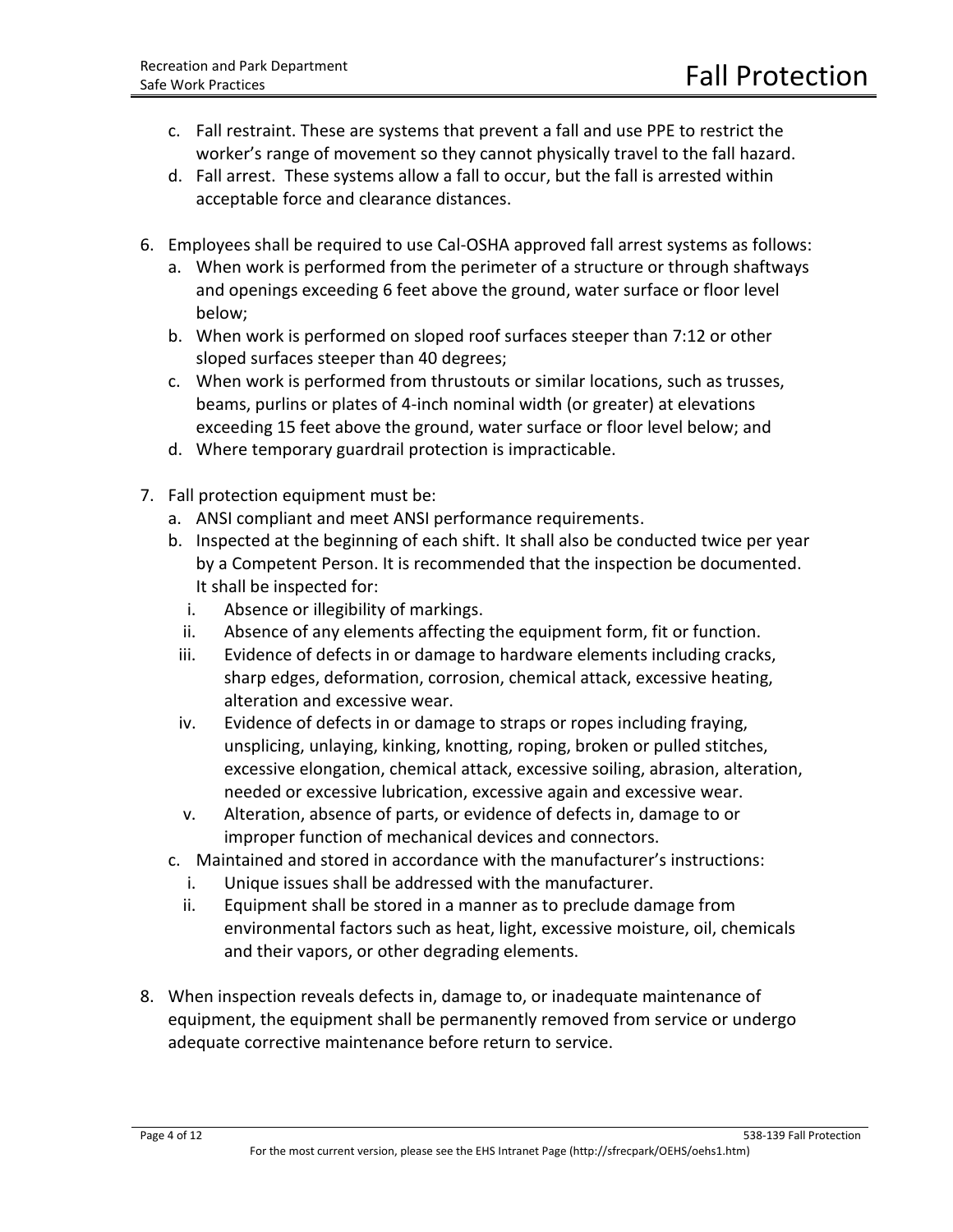- a. Repairs to fall protection equipment must be authorized by the manufacturer. Any other repairs are to be done by persons trained and authorized by manufacturer.
- 9. When the work is of short duration (i.e., non-repetitive) and limited exposure and the hazards involved in rigging and installing the fall protection devices required equals or exceeds the hazards involved in the actual construction, these provisions may be temporarily suspended, provided adequate risk control is recognized and maintained under immediate, competent supervision.
- 10. Where the elevation is 25 feet or more above the ground, water surface, or continuous floor level below, and when the use of personal fall arrest systems, personal fall restraint systems, positioning device systems or more conventional types of protection are clearly impractical, the exterior and/or interior perimeter of the structure shall be provided with an approved safety net extending at least 8 feet horizontally from such perimeter and being positioned at a distance not to exceed 10 feet vertically below where such hazards exist, or equivalent protection provided safety nets shall extend outward from the outermost projection of the work surface as follows:

| Vertical distance from working level to | Minimum required horizontal distance  |
|-----------------------------------------|---------------------------------------|
| horizontal plane of net                 | of outer edge of net from the edge of |
|                                         | working surface                       |
| Up to 5 feet                            | 8 feet                                |
| More than 5 feet up to 10 feet          | 10 feet                               |
| More than 10 feet but not to exceed     | 13 feet                               |
| 30 feet                                 |                                       |

- 11. Where it can be shown that the use of conventional fall protection is impractical or creates a greater hazard, a fall protection plan can be implemented.
	- a. The fall protection plan shall be prepared by a Qualified Person and developed specifically for the site where the work is being performed.
	- b. The plan must be maintained up to date.
	- c. The plan shall document the identity of the Qualified Person.
	- d. A single site fall protection plan can be developed for sites where the operations are essentially identical.
	- e. The fall protection plan must be implemented under the supervision of a Competent Person.
	- f. A copy of the fall protection plan shall be maintained at the job site.
	- g. The fall protection plan shall document the reasons why the use of conventional fall protection systems (guardrails, personal fall arrest systems, or safety nets) are infeasible or why their use would create a greater hazard.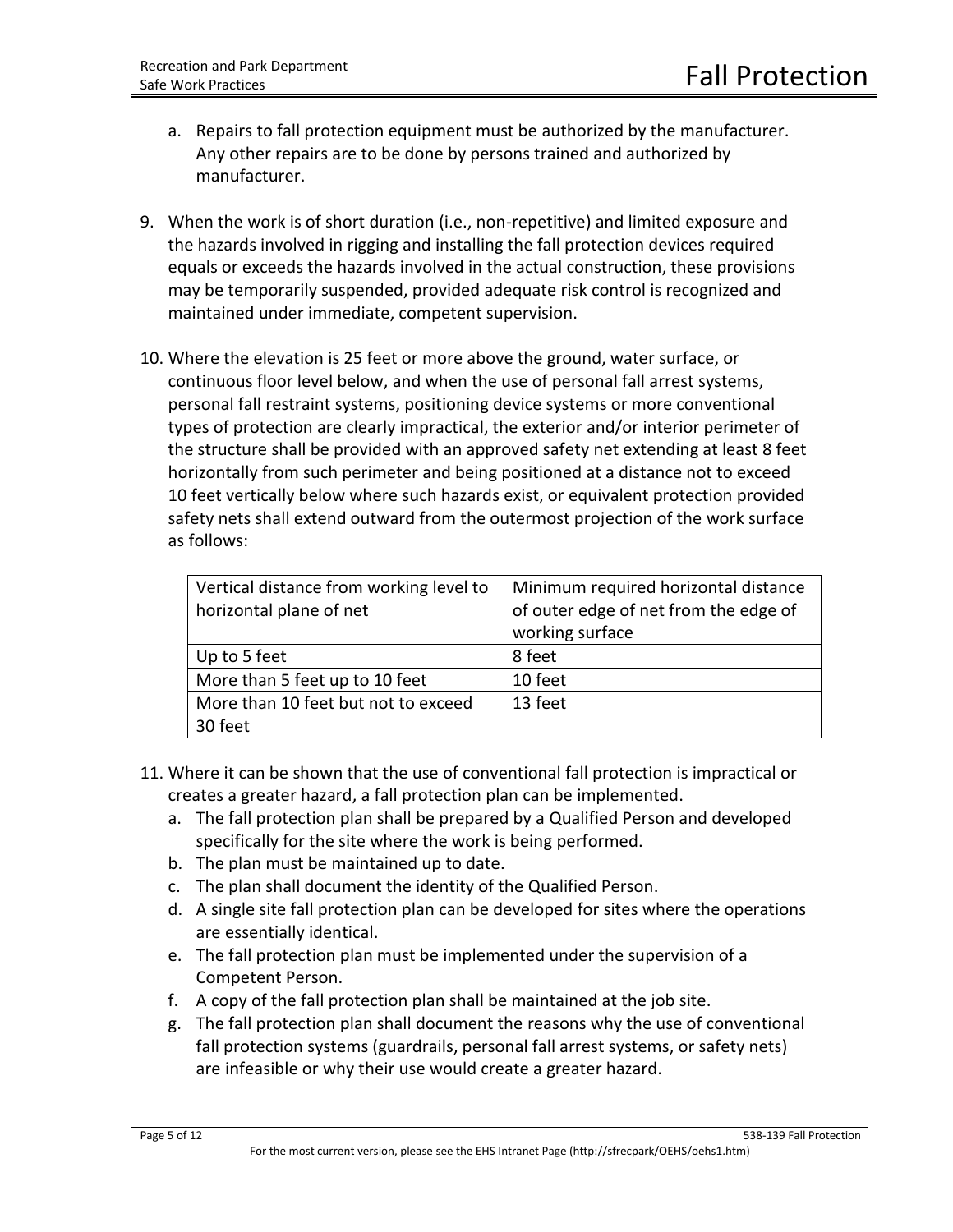- h. The fall protection plan shall include a written discussion of other measures that will be taken to reduce or eliminate the fall hazard for workers who cannot be provided with protection provided by conventional fall protection systems.
- 12. Employees who fall shall be promptly rescued:
	- a. Size up the situation and implement the rescue procedures identified in the Fall Hazard Assessment as needed.
	- b. Call 911 for back up assistance.
	- c. Rescues must be conducted by Authorized and Competent Rescuers.

## **B. SPECIFIC SITUATIONS**

#### **Roofs**

- 13. Employees shall be protected from falls from roofs of a height of more than 20 feet by use of one or a combination of the methods in this section. Whenever felt laying machines or other equipment that is pulled by an operator who walks backwards is being used, this provision shall apply regardless of the height:
	- Unless conditions prohibit, headers consisting of sheets of roofing or other roofing materials shall also be laid parallel to the edges of the roof to warn employees that they are approaching the edge of the roof.
- 14. When working on roofs that are single unit with a slope greater than 4:12 **and** over 20 feet from the ground (at the lowest point), protect workers by one or more of the following:
	- a. Parapets 24 inches or higher
	- b. Personal fall protection
	- c. Catch platforms: When catch platforms are used, they shall be installed in close proximity below the eaves below roof work areas, extend at least 2 feet horizontally beyond the projection of the eaves, and be provided with standard railings and toeboards. The platforms shall be fully planked.
	- d. Scaffold platforms: When built-up scaffold platforms are used to protect workers from falls from the edges of roofs, they shall be installed and maintained in accordance with the Cal OSHA scaffolding requirements (see Scaffolding SWP). A fully planked platform shall be provided near the eave level.
	- e. Eave barriers: When a system of eave barriers is provided to prevent falls from roofs, the barrier, unless of solid construction, shall be in accordance with the Cal OSHA requirements for standard railings:
		- i. Railings shall be constructed of wood or in an equally substantial manner from other materials, and shall consist of the following: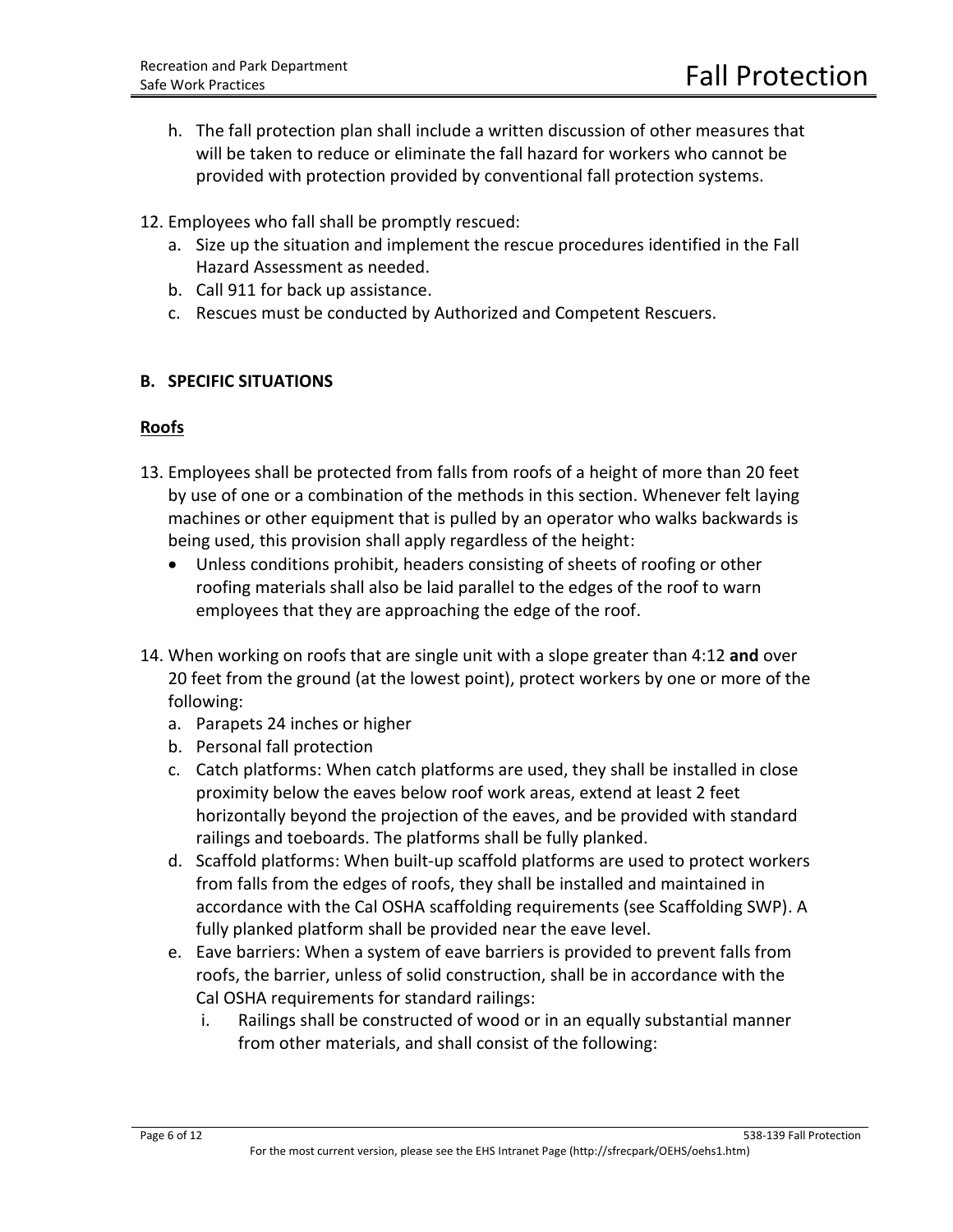- A. A top rail not less than 42 inches or more than 45 inches in height measured from the upper surface of the top rail to the floor, platform, runway or ramp.
- B. A mid-rail shall be halfway between the top rail and the floor, platform, runway or ramp when there is no wall or parapet wall at least 21 inches (53 cm) high.
	- 1. Screens, mesh, intermediate vertical members, solid panels or equivalent members, may be used in lieu of a mid-rail subject to the following:
		- Screens and mesh, when used, shall extend from the top rail to the floor, platform, runway or ramp and along the entire opening between top rail supports.
		- Intermediate vertical members (such as balusters), when used between posts, shall be installed such that there are no openings greater than 19 inches (48 cm) wide.
		- Other intermediate members (such as solid panels, or equivalent members) shall be installed such that there are no openings that are more than 19 inches (.5 m) wide.
- ii. Wood railings.
	- A. Selected lumber, free from damage that affects its strength, shall be used for railings constructed of wood.
	- B. Wood posts shall be not less than 2 inches by 4 inches in cross section, spaced at 8-foot or closer intervals.
	- C. Wood top railings shall be smooth and of 2-inch by 4-inch or larger material.
		- Double, 1-inch by 4-inch members may be used for this purpose, provided that one member is fastened in a flat position on top of the posts and the other fastened in an edge-up position to the inside of the posts and the side of the top member.
		- Mid-rails shall be of at least 1-inch by 6-inch material.
	- D. The rails shall be placed on that side of the post which will afford the greatest support and protection.
- iii. All railings, including their connections and anchorage, shall be capable of withstanding without failure, a force of at least 200 pounds applied to the top rail within 2 inches of the top edge, in any outward or downward direction, at any point along the top edge.
	- A. When the 200 pound test load is applied in a downward direction, the top edge of the guardrail shall not deflect to a height less than 39 inches above the walking/working level.
- iv. Mid-rails, screens, mesh, intermediate vertical members, solid panels, and equivalent members shall be capable of withstanding, without failure, a force of at least 150 pounds (666 N) applied in any downward or outward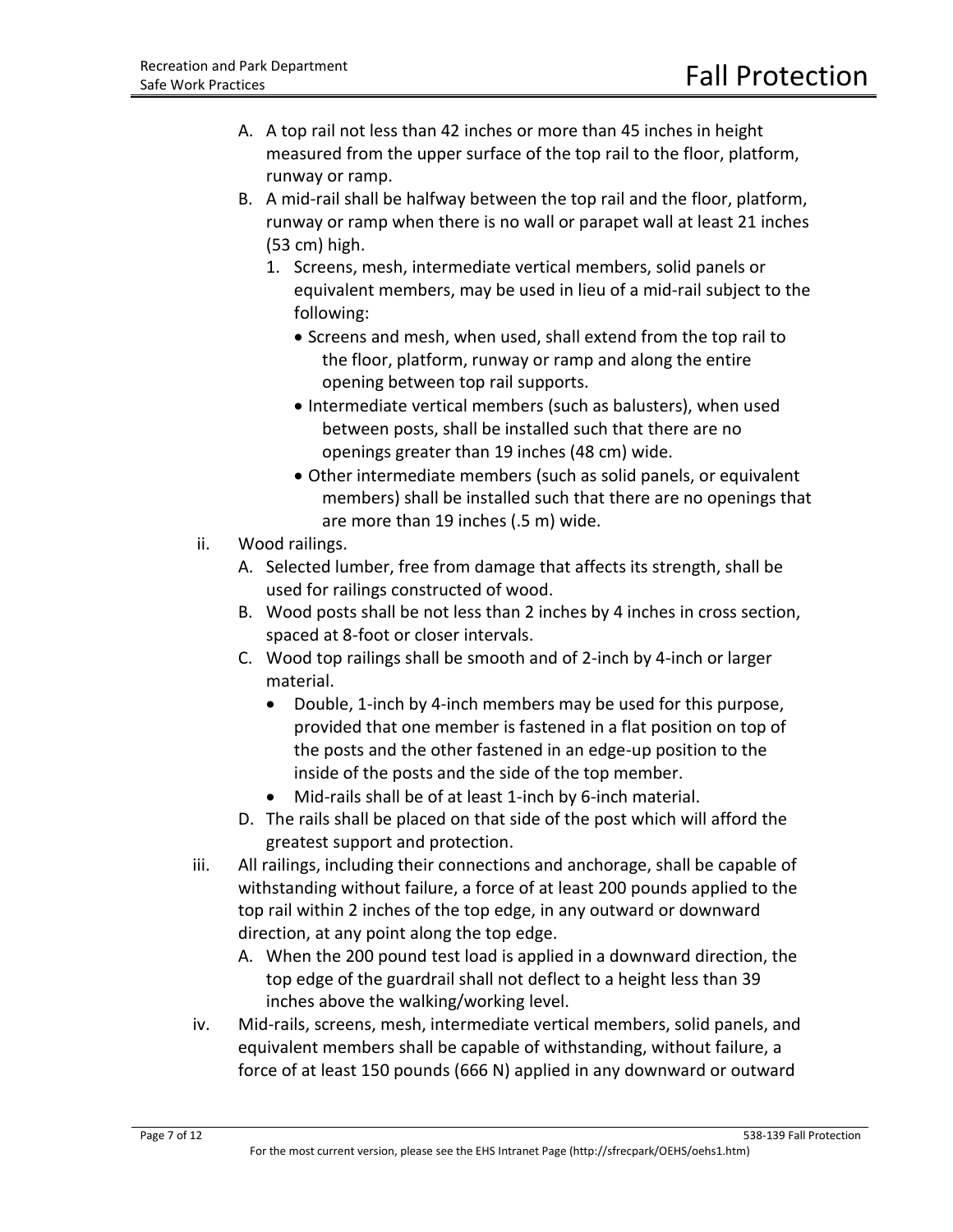direction at any point along the mid-rail, screen, mesh, or other intermediate member.

- v. Railings exposed to heavy stresses from employees trucking or handling materials shall be provided additional strength by the use of heavier stock, closer spacing of posts, bracing, or by other means.
- vi. The ends of the rails shall not overhang the terminal posts, except where such overhang does not constitute a projection hazard.
- vii. Railings shall be so surfaced as to prevent injury to an employee from punctures or lacerations, and to prevent snagging of clothing.
- viii. Steel banding and plastic banding shall not be used as top rails or mid-rails.
- ix. The barrier system shall be securely anchored at eave level or supported by ropes securely tied to substantial anchorages on the roof.
- x. If the barrier system is to be moved from one work area to another, employees performing the moving operation shall be protected by the use of safety belts and lines.
- f. Standard toeboards and railing
- 15. Ramps or runways erected and used exclusively for the purpose of loading or unloading roofing materials at elevations above ground, or other level below, not exceeding 20 feet in height shall be at least 40 inches in width.
	- a. At those elevations exceeding 20 feet in height, standard guardrails shall be installed and maintained on both sides of the ramp or runway.
	- b. A 10-inch wide horizontal opening is permitted between the railing and the ramp or runway platform.

# **Temporary Roof and Floor Holes, Wall Openings, Stairways and other Unprotected Edges (other than roofs)**

- 16. Guardrails shall be required at locations where there is a routine need for any employee to approach within 6 feet of the edge of a roof.
	- a. When intermittent work is being done safety belts and lanyards, or an approved fall protection system may be provided in lieu of guardrails.
	- b. For the purpose of this requirement, routine need means more than four times a year and intermittent work means work not exceeding four times a year.
- 17. Guardrails shall be provided on all open sides of unenclosed elevated work locations, such as: roof openings, open and glazed sides of landings, balconies or porches, platforms, runways, ramps, or working levels more than 30 inches above the floor, ground, or other working areas of a building.
	- a. Where overhead clearance prohibits installation of a 42-inch guardrail, a lower rail or rails shall be installed.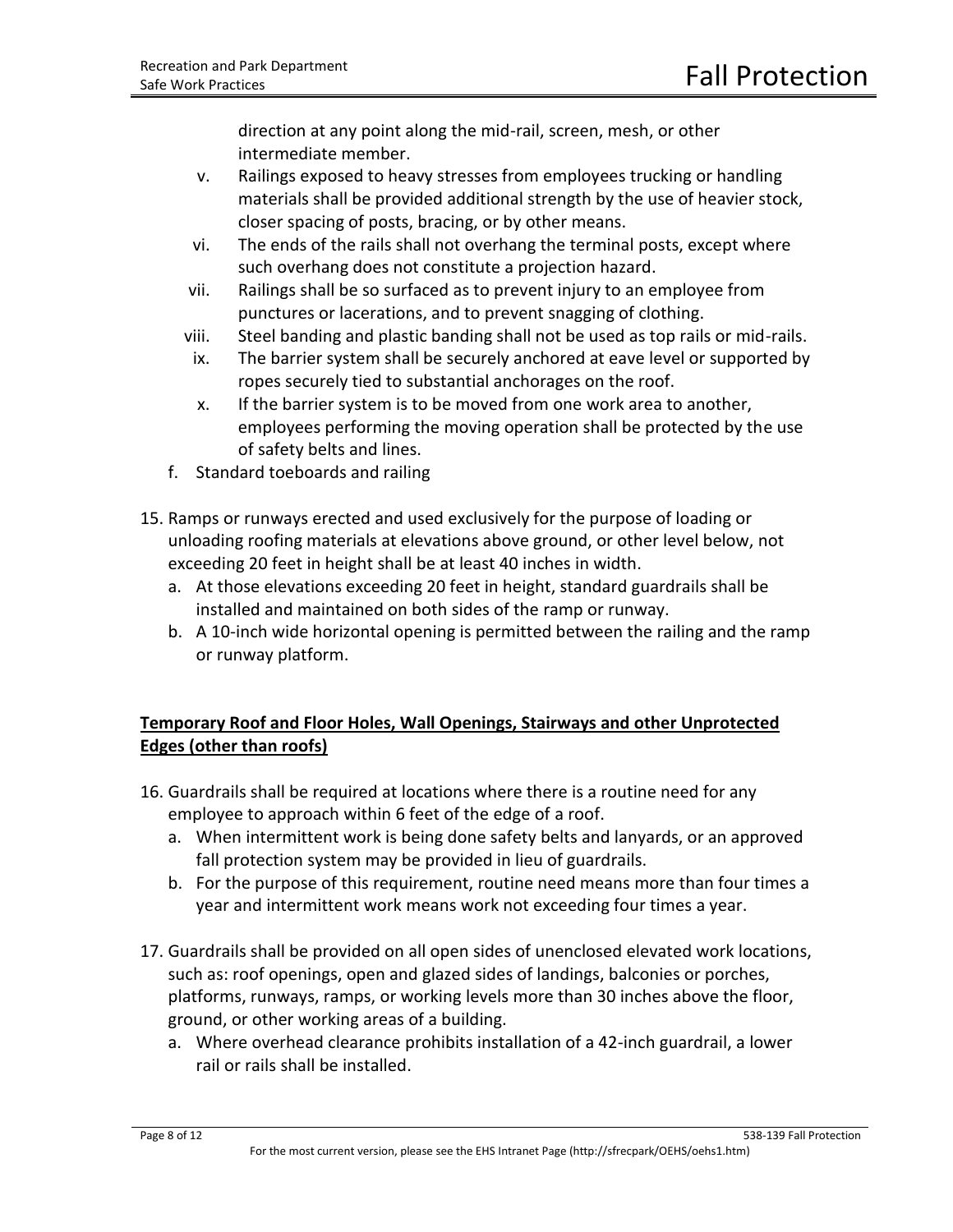- b. The railing shall be provided with a toeboard where the platform, runway, or ramp is 6 feet or more above places where employees normally work or pass and the lack of a toeboard could create a hazard from falling tools, material, or equipment.
- 18. The unprotected sides of elevated work locations that are not buildings or building structures where an employee is exposed to a fall of 4 feet or more shall be provided with guardrails.
	- a. Where overhead clearance prohibits installation of a 42-inch guardrail, a lower rail or rails shall be installed.
	- b. The railing shall be provided with a toeboard where the platform, runway, or ramp is 6 feet or more above places where employees normally work or pass and the lack of a toeboard could create a hazard from falling tools, material, or equipment.
- 19. Wherever guardrail protection is required, the following standards shall be adhered to except that other types and arrangements of guardrail construction will be acceptable where the height, surface and end projection of the top rail complies with the standard specifications and the closure of the vertical area between the top rail and floor, platform, runway, or ramp provides protection at least equivalent to that afforded by a mid-rail.
	- a. A standard guardrail shall consist of top rail, midrail or equivalent protection, and posts, and shall have a vertical height within the range of 42 inches to 45 inches from the upper surface of the top rail to the floor, platform, runway, or ramp level.
		- i. The permissible tolerance on height dimensions is one inch.
		- ii. The top rail shall be smooth-surfaced throughout the length of the railing.
	- iii. The midrail shall be approximately halfway between the top rail and the floor, platform, runway, or ramp. The ends of the rails shall not overhang the terminal posts, except where such overhang does not constitute a projection hazard.
	- b. All guardrails and other permissible types, including their connections and anchorage, shall be designed for a live load of 20 pounds per linear foot applied either horizontally or vertically downward at the top rail.
	- c. Where toeboards are required, they shall be constructed of wood, concrete, metal, or other suitable material.
		- i. Where constructed of metal grille, mesh shall not exceed 1-inch.
		- ii. The top of the toeboard shall be not less than 3 1/2 inches above the platform, walkway, or other working level and the bottom clearance shall not exceed 1/4-inch.
	- iii. Where materials are piled, higher toeboards, or paneling from floor to intermediate rails or top rail shall be provided where necessary for safety.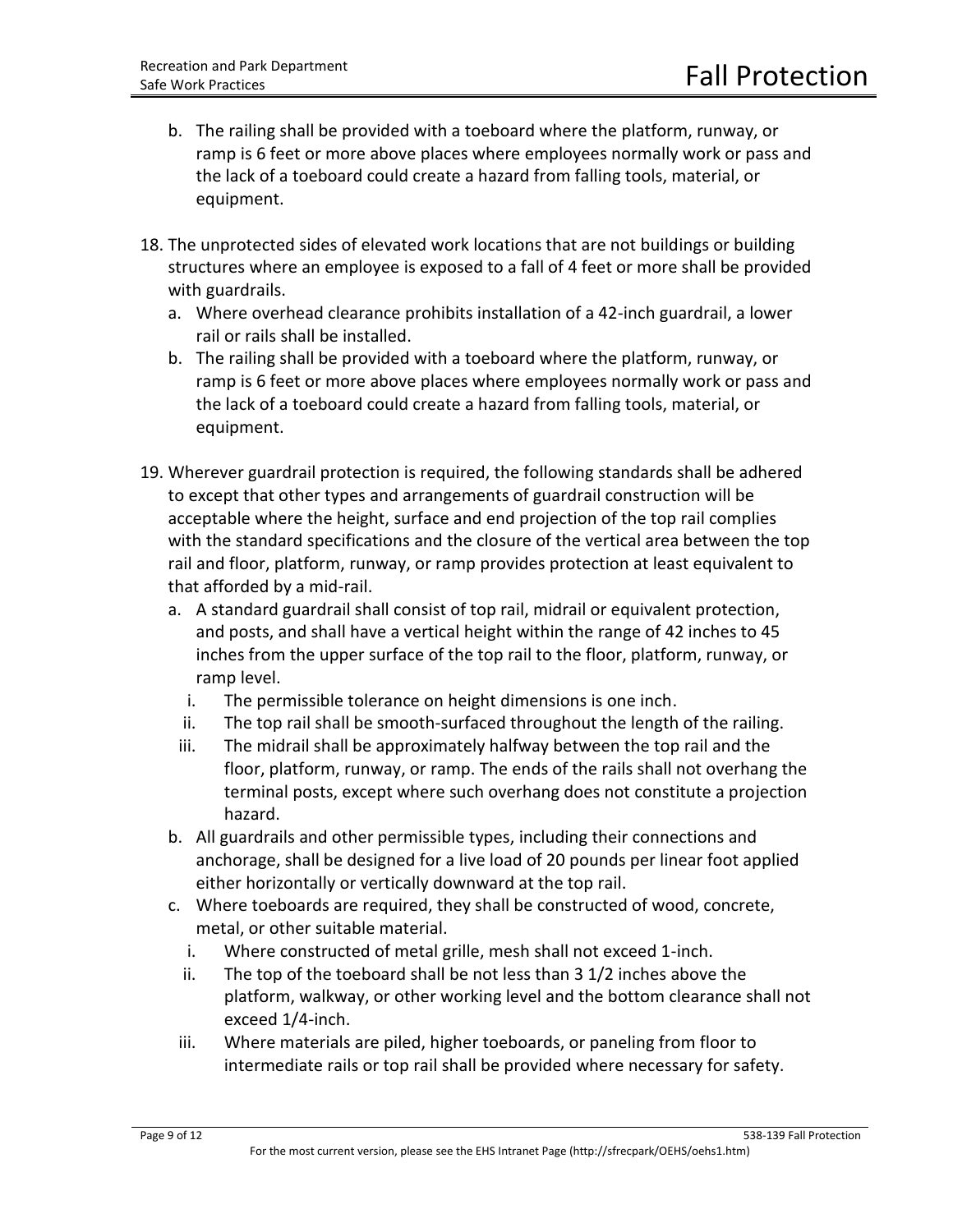- 20. Every floor and roof opening shall be guarded by a cover, a guardrail, or equivalent on all open sides.
	- a. While the cover is not in place, the openings shall be constantly attended by someone or shall be protected by guardrails.
	- b. Toeboards shall be installed around the edges at openings where persons may pass below the opening
- 21. Floor and roof opening covers shall be designed by a Qualified Person and be capable of safely supporting the greater of 400 pounds or twice the weight of the employees, equipment and materials that may be imposed on any one square foot area of the cover at any time.
	- a. Covers shall be secured in place to prevent accidental removal or displacement, and shall bear a pressure sensitized, painted, or stenciled sign with legible letters not less than one inch high, stating: "Opening--Do Not Remove."
	- b. Markings of chalk or keel shall not be used.
- 22. Covers shall not project more than one inch above the floor level and all edges shall be chamfered to an angle with the horizontal of not over 30 degrees.
	- a. All hinges, handles, bolts, or other parts shall set flush with the floor or cover surface.
- 23. Every ladder way floor opening or platform with access provided by ladder way shall be protected by guardrails with toeboards on all exposed sides except at entrance to the opening.
	- a. The opening through the railing shall have either a swinging gate or equivalent protection, or the passageway to the opening shall be so offset that a person cannot walk directly into the opening.
- 24. Wall openings, from which there is a drop of more than 4 feet, and the bottom of the opening is less than 3 feet above the working surface, shall be guarded as follows:
	- a. When the height and placement of the opening in relation to the working surface is such that either a standard rail or intermediate rail will effectively reduce the danger of falling, one or both shall be provided.
	- b. The bottom of a wall opening, which is less than 4 inches above the working surface, regardless of width, shall be protected by a standard toeboard or an enclosing screen either of solid construction or as specified in this section.
- 25. Any employee approaching within 6 feet of any skylight shall be protected from falling through the skylight or skylight opening by any one of the following methods:
	- a. Skylight screen:
		- i. The design, construction, and installation of skylight screens shall meet the strength requirements equivalent to that of covers specified above.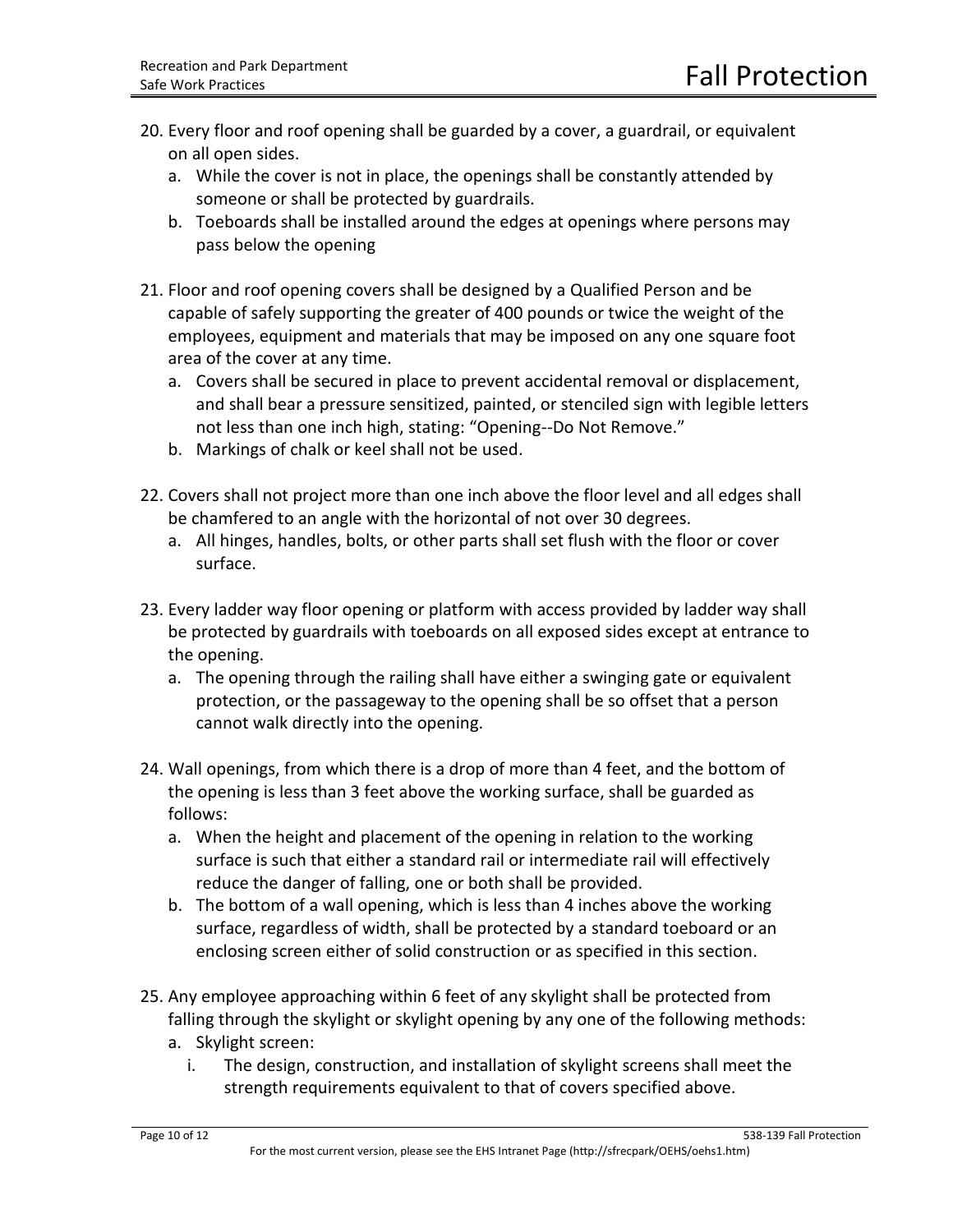- ii. They shall also be of such design, construction and mounting that under design loads or impacts will not deflect downward sufficiently to break the glass below them.
- iii. The construction shall be of grillwork, with openings not more than 4 inches by 4 inches or of slatwork with openings not more than 2 inches wide with length unrestricted, or of other material of equal strength and similar configuration.
- b. Guardrails
- c. The use of a personal fall protection system
- d. Covers installed over the skylights
- e. Skylight screens installed below the skylight. Existing screens (i.e. burglar bars) shall meet the following requirements if they will be relied upon for fall protection:
	- i. Screens installed at the same level or higher than the walking/working surface shall meet the standard strength requirements.
	- ii. Screens installed within 2 feet of the walking/working surface shall meet the strength requirements with increased strength based on the fall distance below the walking/working surface as determined by a Qualified Person.
		- In no case shall the strength of the screen below the skylight be less than the strength requirements.
		- A screen more than 2 feet below the walking/working surface shall not serve as fall protection.
- iii. A screen shall not be used for fall protection f the broken skylight glazing will pose an impalement hazard to a worker who has fallen through the skylight and is lying on top of the screen. Skylights containing tempered, laminated, or plastic glazing, or similar materials shall not be considered to impose an impalement hazard.
- iv. The screen construction shall be of grillwork, with openings less than 12 inches in the least horizontal dimension.

# **Steep Slopes<sup>i</sup>**

- 26. Steep slopes may need special consideration for alternative work practices. Generally, steep slopes are those exceeding a grade of 33% (4:12 rise/run ratio this ratio comes from the Cal OSHA definition of a steep roof, and is used in the Walking Working Surfaces SWP and here, so that everyone has a consistent guide to follow). The following is meant to provide you guidance only, and is not required in all situations. Situations in which you should consider alternative work practices may include:
	- a. When using power tools (e.g. string trimmer)
	- b. If the ground is unstable, or slippery
	- c. Other circumstances which may create an unsafe working condition